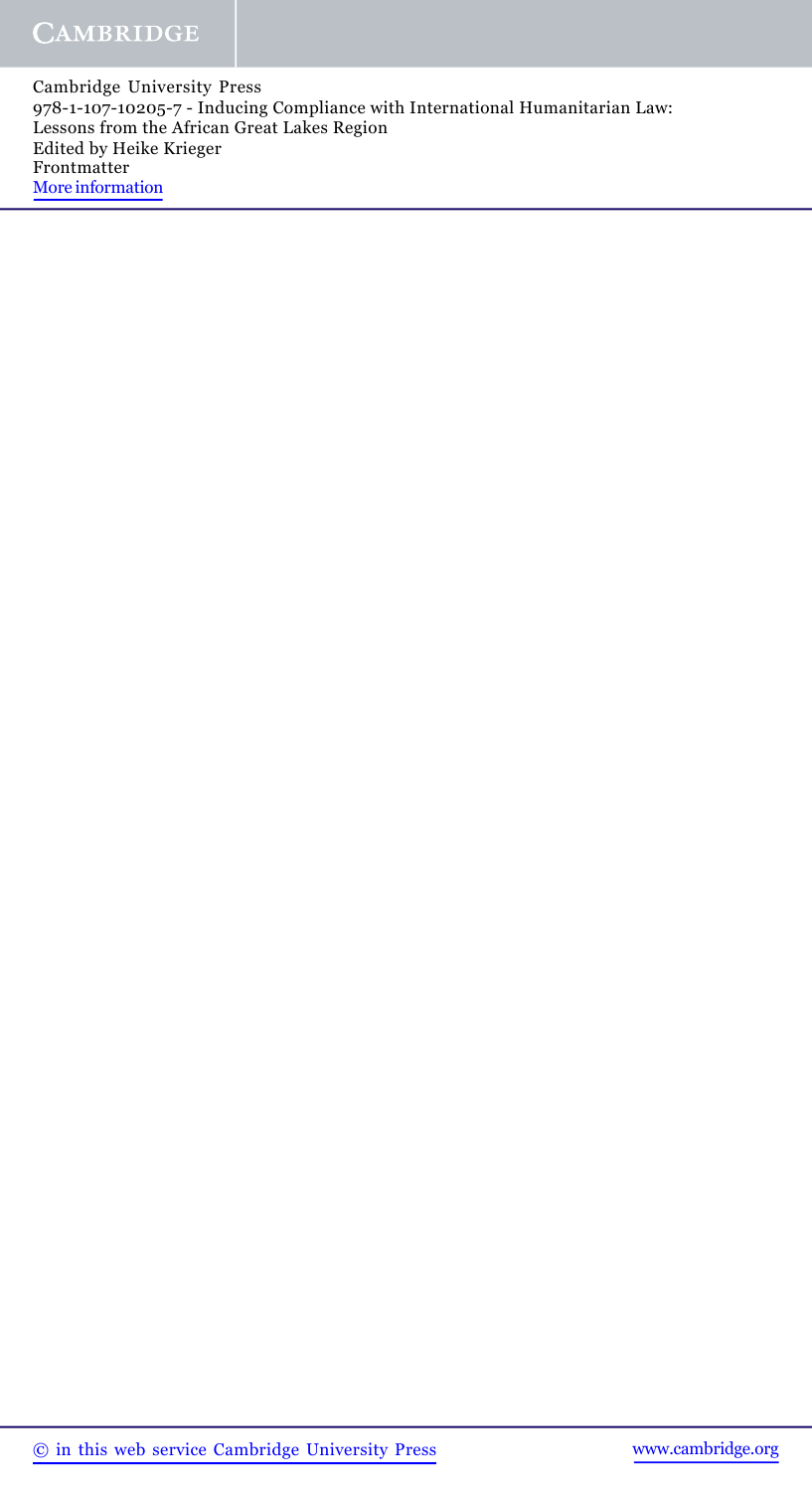# INDUCING COMPLIANCE WITH INTERNATIONAL HUMANITARIAN LAW

# Lessons from the African Great Lakes Region

Edited by HEIKE KRIEGER

> Assistant editor JAN WILLMS

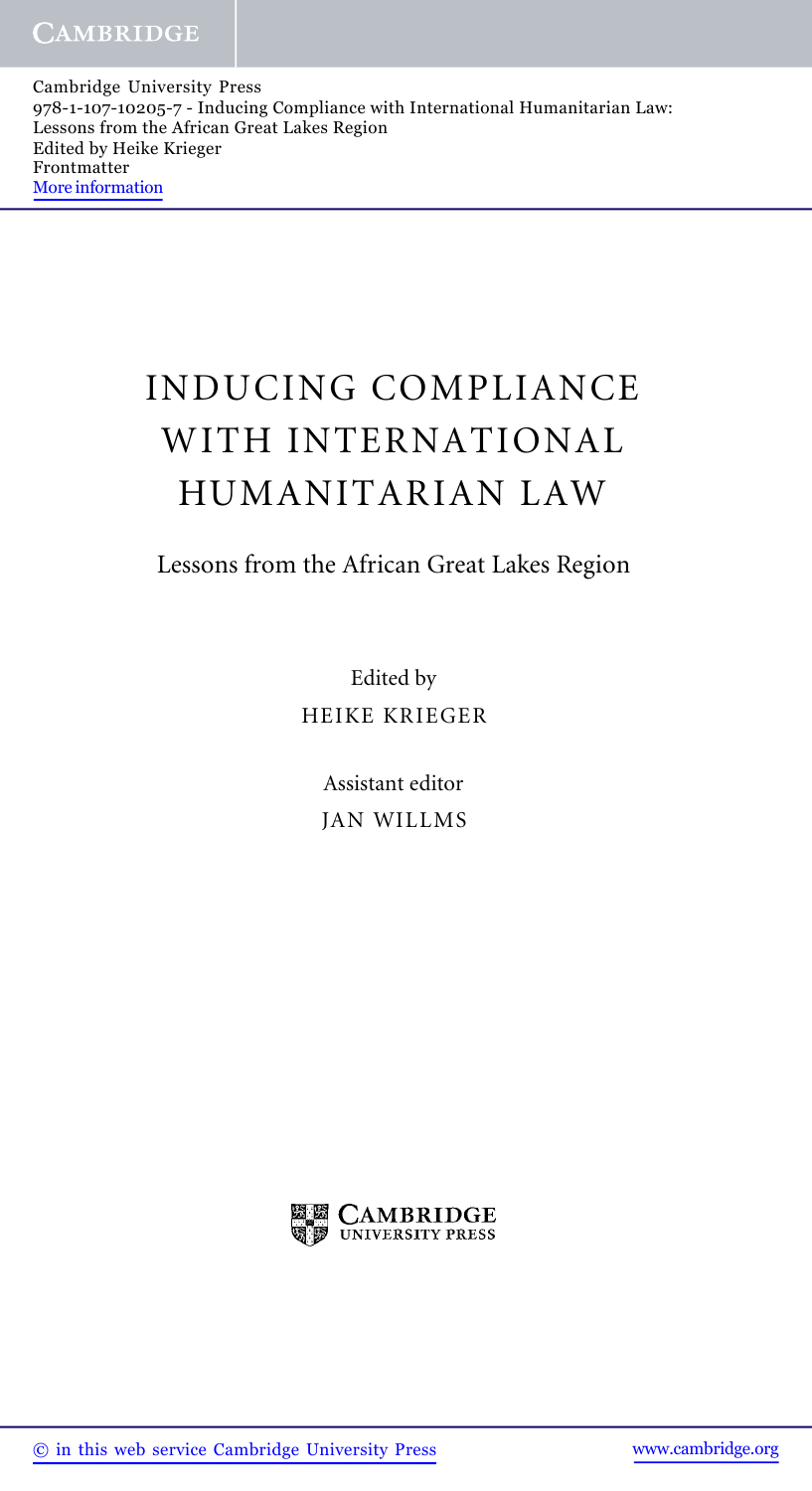

University Printing House, Cambridge CB2 8BS, United Kingdom

Cambridge University Press is part of the University of Cambridge.

It furthers the University's mission by disseminating knowledge in the pursuit of education, learning and research at the highest international levels of excellence.

www.cambridge.org

Information on this title: www.cambridge.org/9781107102057

-<sup>C</sup> Cambridge University Press 2015

This publication is in copyright. Subject to statutory exception and to the provisions of relevant collective licensing agreements, no reproduction of any part may take place without the written permission of Cambridge University Press.

First published 2015

*A catalogue record for this publication is available from the British Library*

*Library of Congress Cataloguing in Publication data* Inducing compliance with international humanitarian law : lessons from the African Great Lakes region / edited by Heike Krieger, assistant editor Jan Willms pages cm

ISBN 978-1-107-10205-7 (hardback) 1. International crimes – Great Lakes Region (Africa) – Prevention. 2. Humanitarian law – Africa. I. Krieger, Heike, editor. II. Willms, Jan KQC982.I57I53 2015 341.6 7096761 – dc23 2015026255

ISBN 978-1-107-10205-7 Hardback

Cambridge University Press has no responsibility for the persistence or accuracy of URLs for external or third-party internet websites referred to in this publication, and does not guarantee that any content on such websites is, or will remain, accurate or appropriate.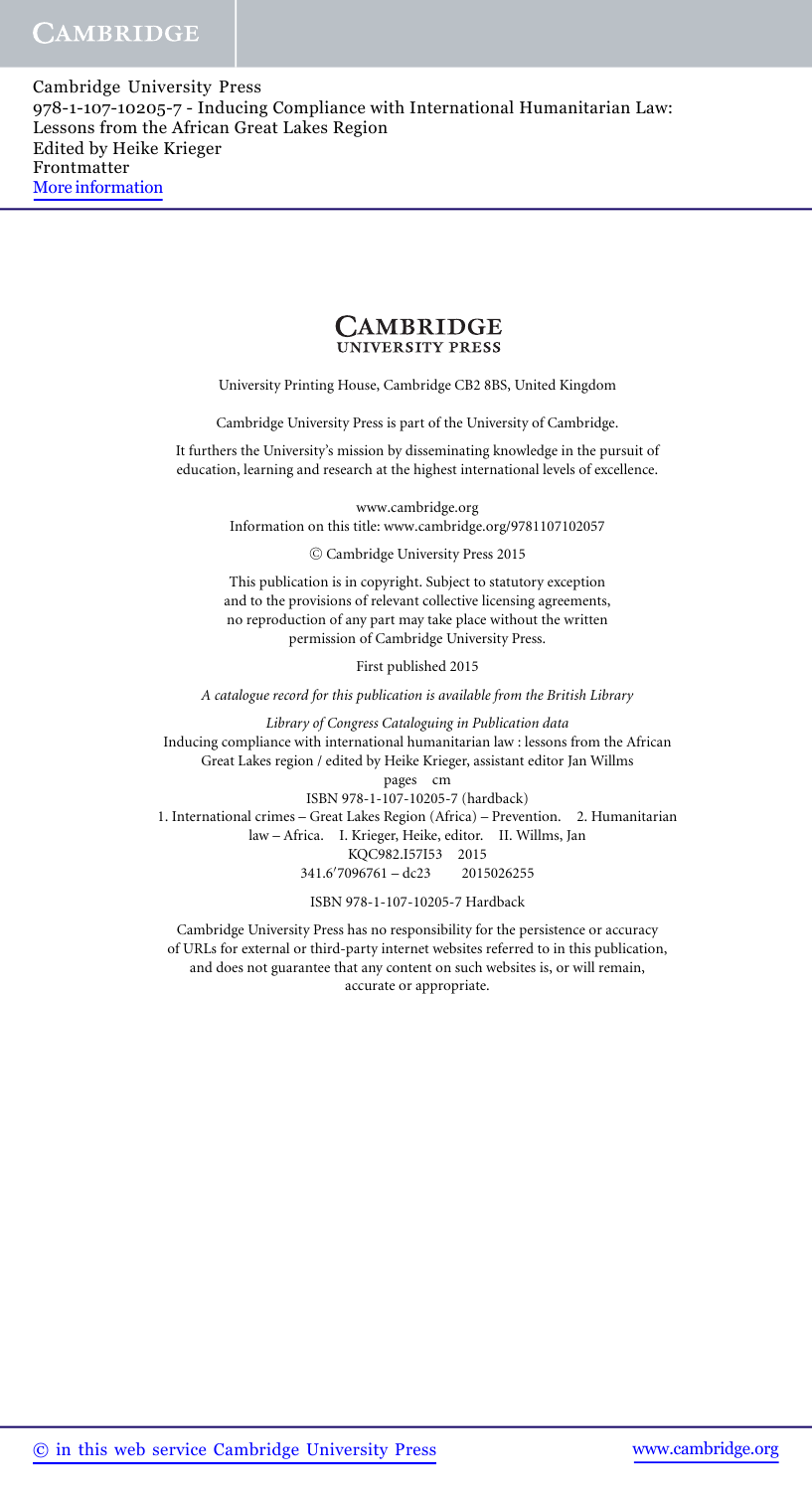# **CONTENTS**

*List of contributors page* viii *Preface* xiv Table of treaties xvi

1 Introduction 1 heike krieger

# part i **Conditions for compliance by armed groups – focusing on non-hierarchical instruments**

2 Understanding strategic motives for violence against civilians during civil conflict 13 reed m. wood

3 Insurgent governance in the Democratic Republic of the Congo 44 ZACHARIAH MAMPILLY

- 4 The power of persuasion: the role of international non-governmental organizations in engaging armed groups 79 ulrich schneckener and claudia hofmann
- 5 Comment persuading armed groups to better respect international humanitarian law 112 olivier bangerter
- 6 Implementing humanitarian norms through non-State armed groups 125 sandesh sivakumaran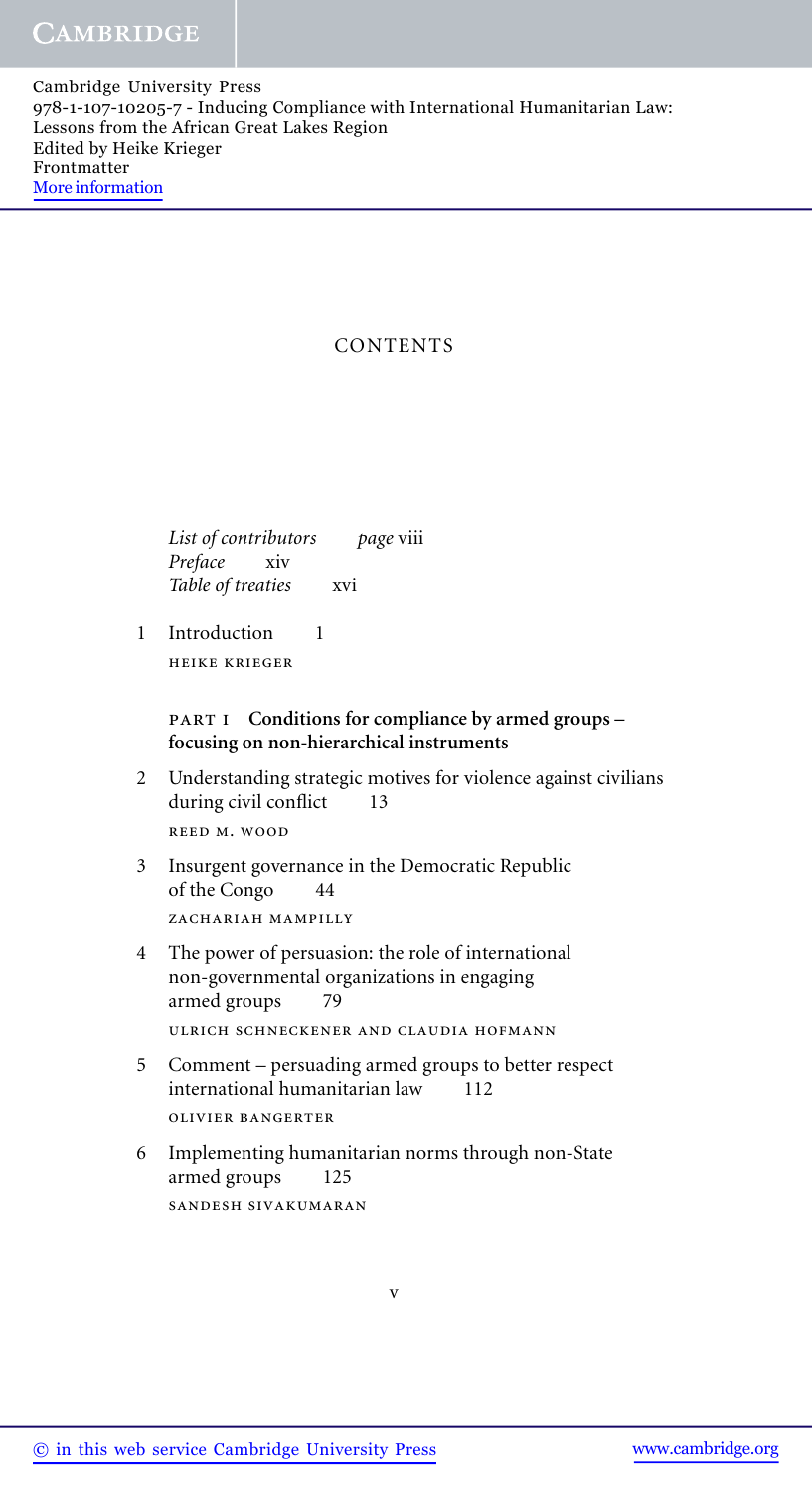#### vi CONTENTS

# part ii **Criminal prosecution – hierarchical enforcement on different levels**

- 7 Courts of armed groups a tool for inducing higher compliance with international humanitarian law? 149 jan willms
- 8 Comment perspectives on courts established by armed opposition groups 181 dieter fleck
- 9 The role of international criminal prosecutions in increasing compliance with international humanitarian law in contemporary African conflicts 188 robert cryer
- 10 National courts: the situation in the Democratic Republic of the Congo 217 jean-michel kumbu
- 11 Comment the Congolese legal system and the fight against impunity for the most serious international crimes 247 balingene kahombo

### part iii **International organizations as actors for ensuring compliance**

- 12 Enforcing international humanitarian law through human rights bodies 263 dominik steiger
- 13 Comment enforcement of international humanitarian law through the human rights organs of the African Union 300 FAUSTIN ZACHARIE NTOUBANDI
- 14 The UN Security Council's special compliance systems the regime of children and armed conflict 313 regina klostermann
- 15 Ensuring peacekeepers' respect for international humanitarian law 351 SIOBHÁN WILLS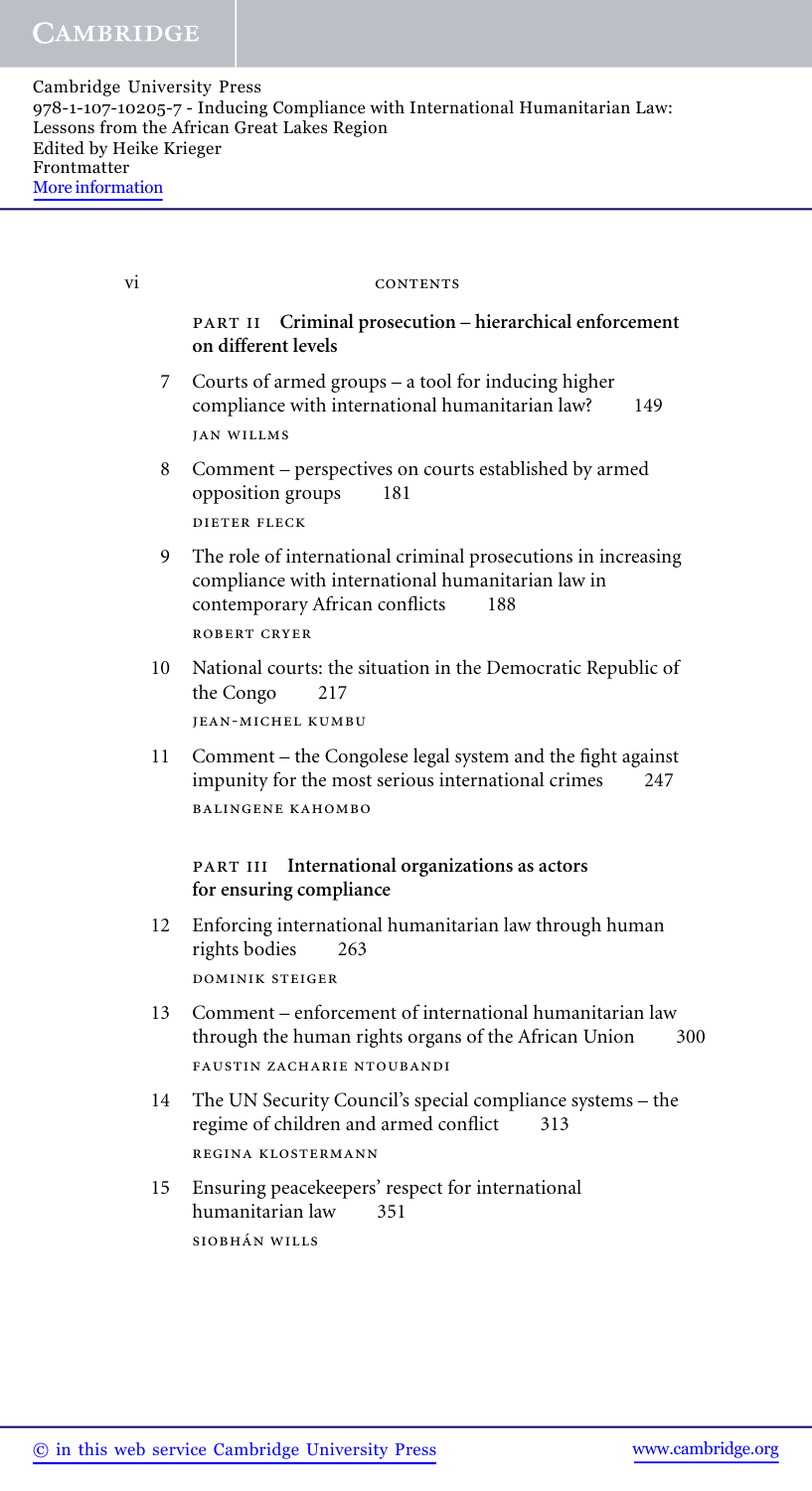#### contents vii

- 16 Comment obligations of States contributing to UN peacekeeping missions under Common Article 1 of the Geneva Conventions 382 matthew happold
- 17 Comment UN peacekeeping in the Democratic Republic of the Congo: the travails of civilian protection 399 denis m. tull

## part iv **The role of third States**

- 18 Common Article 1 of the Geneva Conventions: scope and content of the obligation to 'ensure respect' – 'narrow but deep' or 'wide and shallow'? 417 robin geiß
- 19 Complicity in violations of international humanitarian  $law$  442

helmut philipp aust

- 20 International responsibility for humanitarian law violations by armed groups 470 kirsten schmalenbach
- 21 Conclusion: where States fail, non-State actors rise? Inducing compliance with international humanitarian law in areas of limited statehood 504 heike krieger

*Index* 552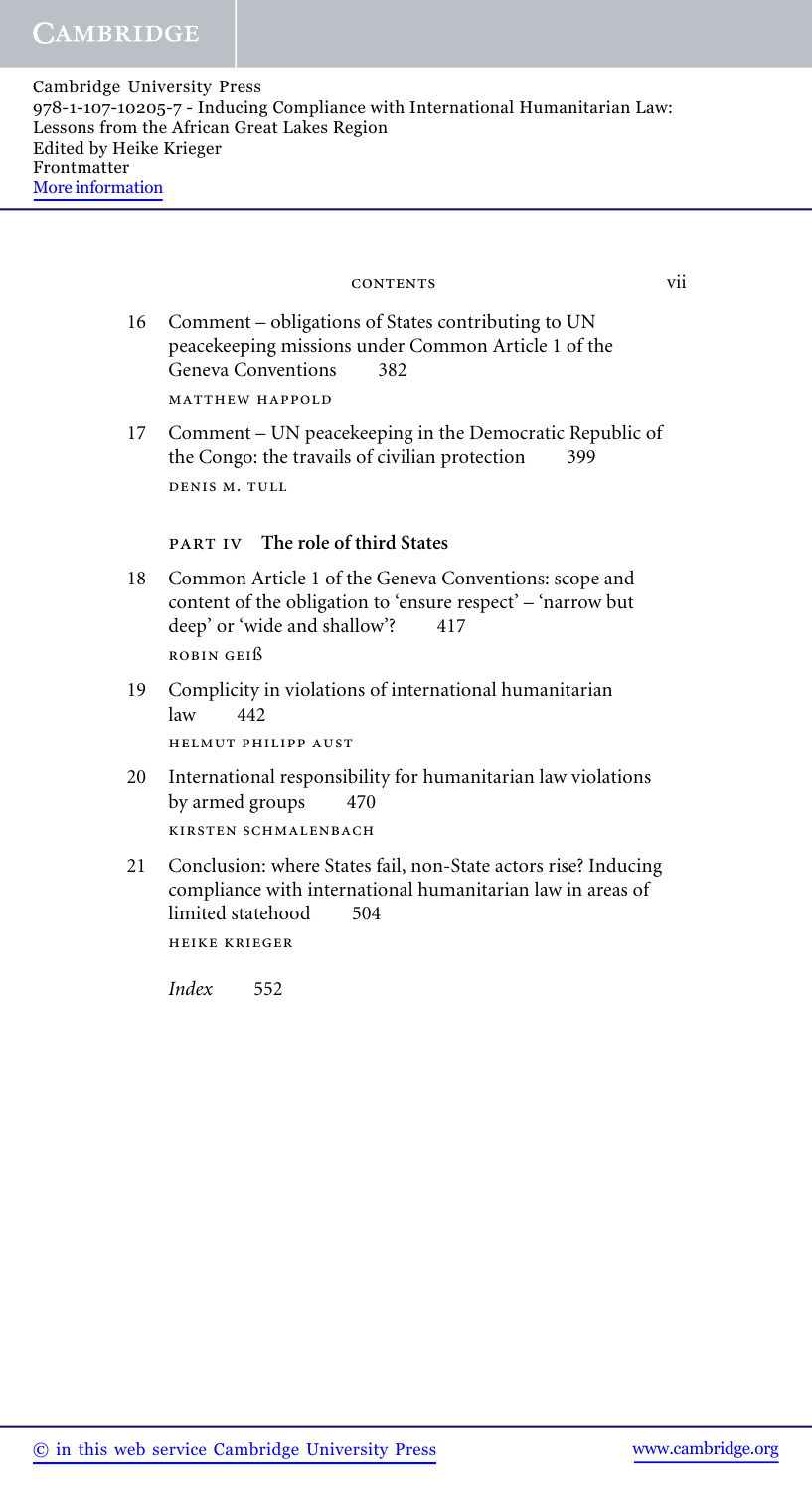# CONTRIBUTORS

helmut philipp aust is a Senior Research Fellow at the Humboldt University, Berlin, where he teaches public international law and German constitutional law. Previously, he taught at the University of Munich and at the University of Federal Armed Forces, Munich. He was also a Visiting Fellow at the Lauterpacht Centre of International Law, University of Cambridge (2008) and a Visiting Scholar at Melbourne Law School (2014–2015). He is the author of 'Complicity and the Law of State Responsibility' (2011).

olivier bangerter is a graduate in theology of both the University of Lausanne (master's) and the University of Geneva (PhD). He worked for the International Committee of the Red Cross (ICRC) between 2001 and 2011 and was the ICRC advisor for the dialogue with armed groups between 2008 and 2011. In this function, he met members and former members of around sixty armed groups around the world. Between October 2011 and January 2012, he worked for Small Arms Survey as a Senior Researcher. Between January 2012 and March 2014, he was the Lead at the Humanitarian Policy Team of the Federal Department of Foreign Affairs of Switzerland. Now he is the Thematic Team Leader of the team 'Serving the needs of people in conflict' in preparation of the 2016 World Humanitarian Summit at the United Nations Office for the Coordination of Humanitarian Affairs (OCHA).

robert cryer is Professor of International and Criminal Law at the University of Birmingham. In addition to writing a number of articles he is the author of 'Prosecuting International Crimes: Selectivity and the International Criminal Law Regime' (2005) and co-author (with Hakan Friman, Darryl Robinson and Elizabeth Wilmshurst) of 'An Introduction to International Criminal Law and Procedure' (2010) and (with Neil Boister) of 'The Tokyo International Military Tribunal: A Reappraisal' (2008). He is co-editor of the Journal of Conflict and Security Law and a

viii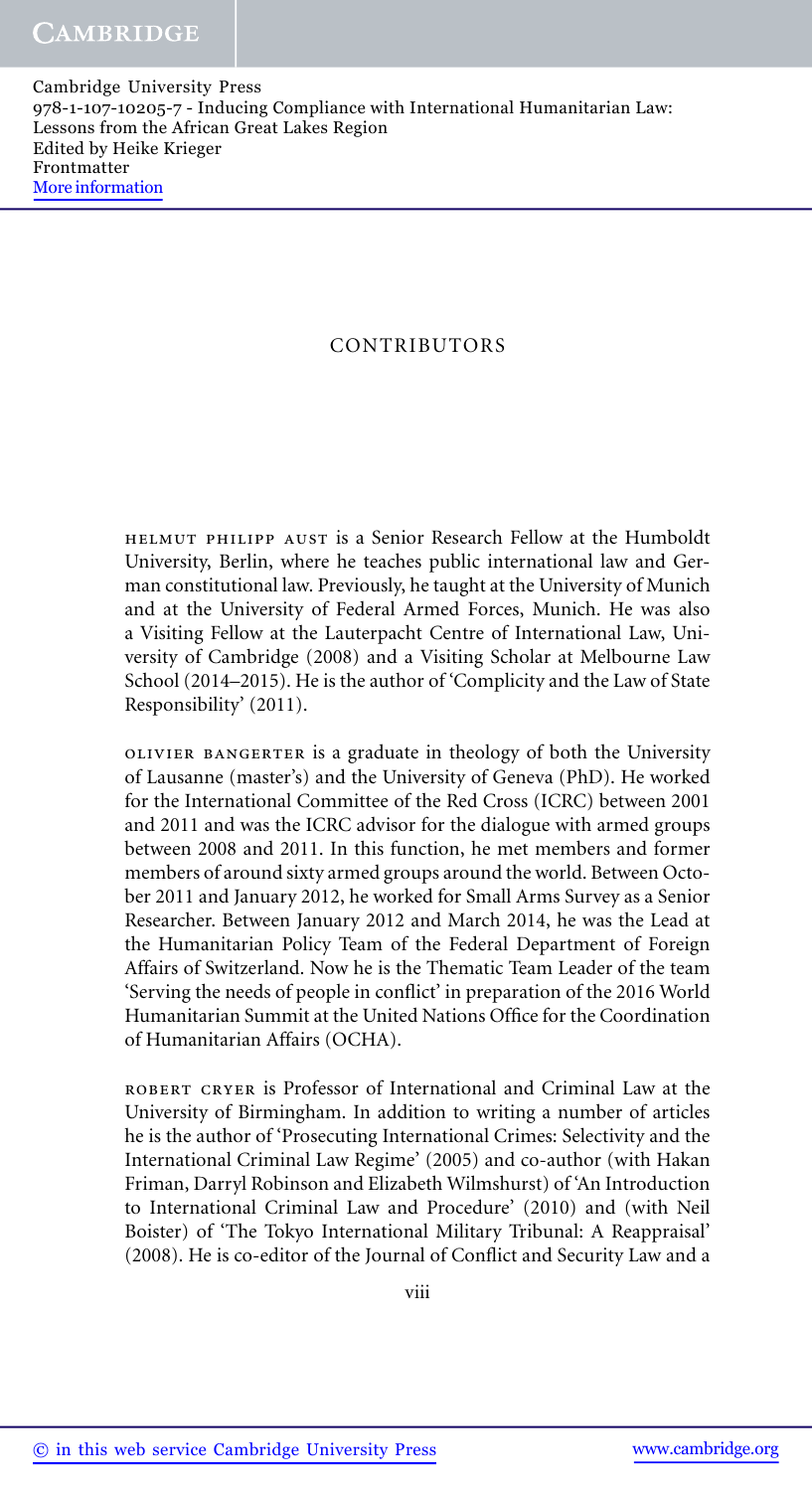#### list of contributors ix

member of the editorial board of the Journal of International Criminal Justice.

DIETER FLECK, formerly Director of the Department of International Agreements & Policy of the German Ministry of Defence, is Honorary President of the International Society for Military Law and the Law of War, member of the Advisory Board of the Amsterdam Center for International Law (ACIL) and member of the Editorial Board of the Journal of International Peacekeeping.

ROBIN GEIß is Professor of International Law and Security at the University of Glasgow. Previously, he was Professor of international and European law at the University of Potsdam. Prior to that, he worked as legal advisor for the International Committee of the Red Cross (ICRC) in Geneva and served as ICRC delegate to the United Nations Human Rights Council. He was conferred his doctorate for a thesis on failed States in 2003 and holds an LLM degree in International Legal Studies from New York University.

matthew happold is Professor in International Public Law at the University of Luxembourg, where he teaches public international law, international dispute settlement and international human rights law. He previously taught at the universities of Hull, Nottingham and Sussex, and worked at the British Institute of International and Comparative Law. He has been a Visiting Fellow at the Human Rights Program at Harvard Law School and a Visiting Professional in the Office of the Prosecutor of the International Criminal Court. His publications include 'International Law in a Multipolar World' (editor: 2011), 'Child Soldiers in International Law' (2005) and Constitutional Human Rights in the Commonwealth (co-editor with Michael Anderson, 2003). He is a member of the editorial board of the Human Rights Law Review and of the editorial advisory board of the Revue trimestrielle des droits de l'homme. In January 2014, he was appointed a member of the Luxembourg Commission consultative des droits de l'homme.

claudia hofmann is the Director of the Master in International Service (MIS) programme at the School of International Service at American University in Washington, DC. She is also an Associate Fellow at the Royal Institute of International Affairs, Chatham House. Dr Hofmann's research addresses the role of non-State actors in world politics, with a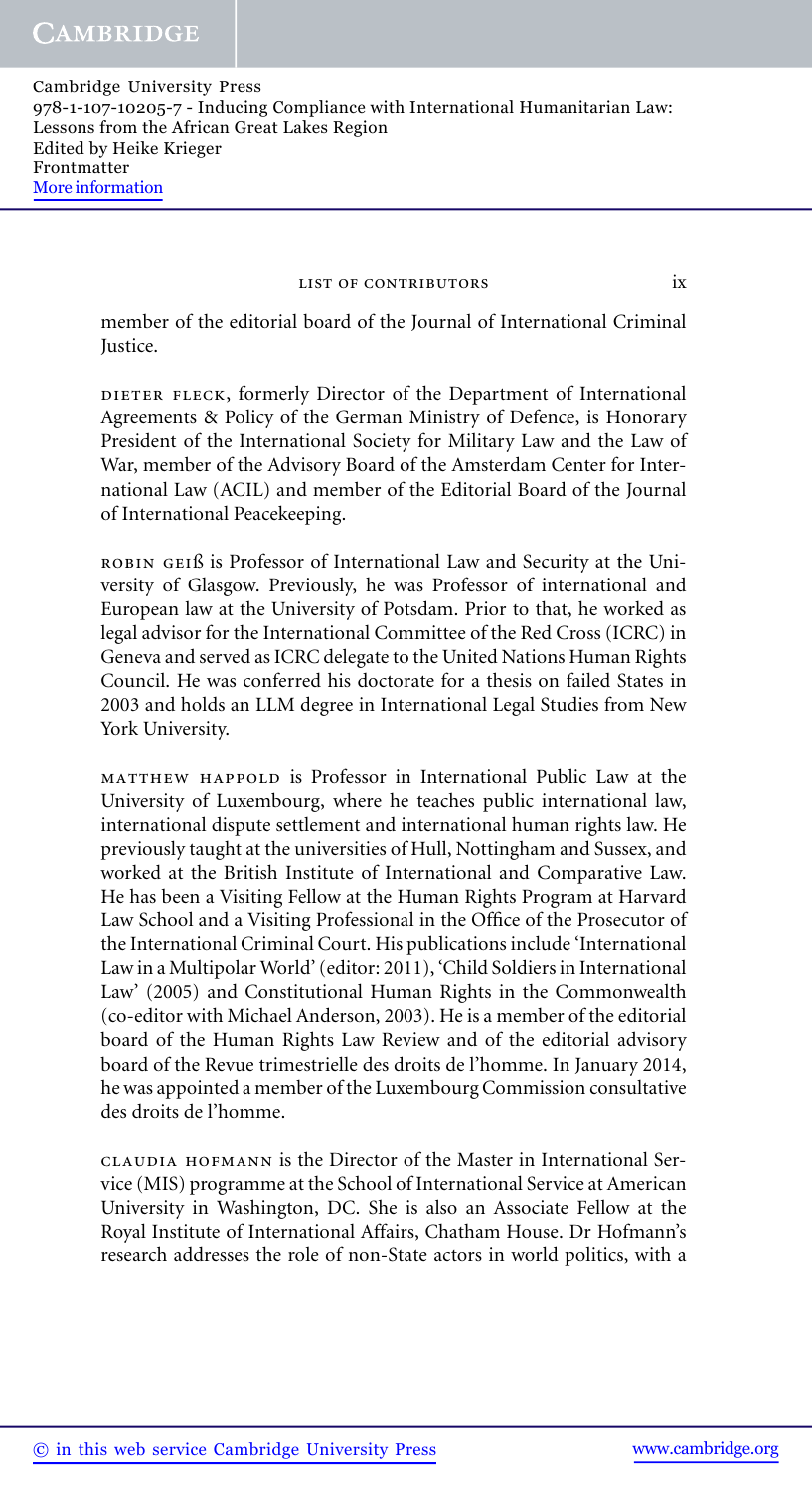x list of contributors

particular emphasis on rebels, insurgents and organized criminal groups as a challenge to foreign and security policy. Her recent research focuses on the interplay between drugs and organized criminal groups and national security. Dr Hofmann has a rich background in academic teaching and policy-oriented in-depth research on both sides of the Atlantic. Her work has resulted in a number of peer-reviewed academic publications, international policy papers, presentations and policy consultations.

balingene kahombo is a PhD candidate in public international law at Freie Universität Berlin. A graduate of higher studies in public law at the University of Kinshasa, he was also an assistant Lecturer at the University of Goma (Democratic Republic of the Congo) and is a collaborate researcher at the Institute for Democracy, Governance, Peace and Development in Africa (IDGPDA). He is a member of the international network of research, Rule of Law Program for sub-Saharan Africa, supported by the Konrad Adenauer Foundation and also a magistrate (judge) in the Democratic Republic of the Congo. He has commented on issues of the rule of law, elections and constitutional justice in Africa, African regional integration and peace and security in Africa, as well as international criminal law and the international judicial cooperation in criminal matters pertaining to Africa.

regina klostermann has worked as a Research Associate at the Collaborative Research Center 700 (SFB) dealing with questions of enforcement of international humanitarian law. She is mainly focusing on the role of non-governmental organizations in ensuring compliance with international humanitarian law by non-State actors. She obtained the Maîtrise en droit with a focus on international law at Université Jean Moulin, Lyon III in France. She is currently working for an international law firm.

HEIKE KRIEGER is Professor of Law at the Freie Universität Berlin and has, inter alia, taught at the Universities of Göttingen and Nottingham and the Centre for Transnational Legal Studies, London. Between 2007 and 2014 she acted as Judge at the Constitutional Court of the State of Berlin. She has published extensively on issues of international humanitarian law, human rights law and general public international law. She is also Vice President of the German Society for Military Law and Humanitarian Law, and directs a research project on 'Legitimacy and Law-Making in International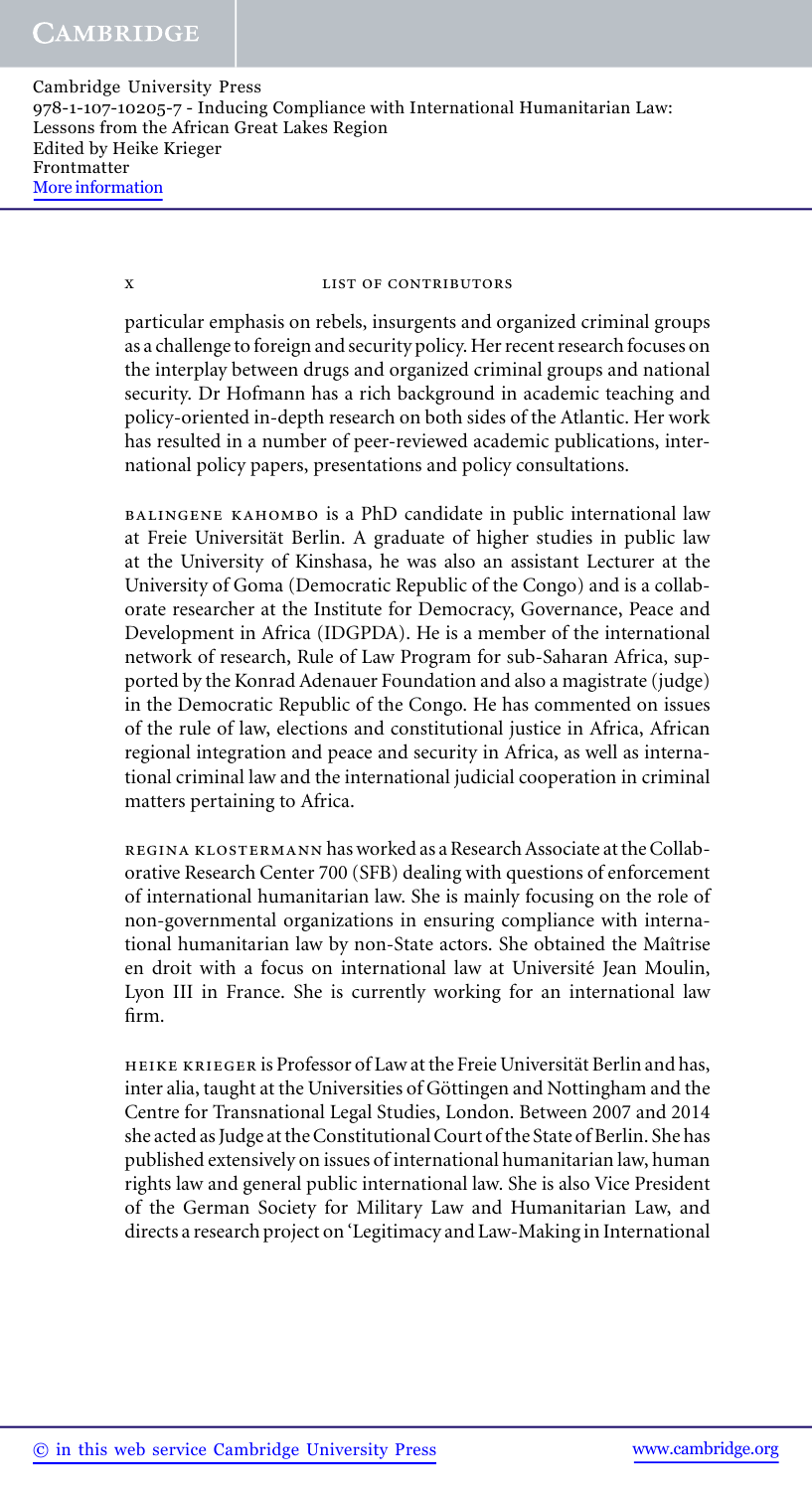#### LIST OF CONTRIBUTORS XI

Humanitarian Law' at the Collaborative Research Center 'Governance in Areas of Limited Statehood' funded by the German Research Foundation.

jean-michel kumbu is Professor of Law. He teaches, inter alia, employment law and economic legislation at the Université de Kinshasa and other universities in the Democratic Republic of the Congo. He also acts as a lawyer with a focus on business law. He is an expert in democratic governance at the United Nations Development Program in Kinshasa.

zachariah mampilly is Associate Professor of Political Science and International Studies and Director of the Program in Africana Studies at Vassar College. He has also taught at the University of California, Los Angeles, Columbia University and the University of Dar es Salaam as a Fulbright Fellow. His research focuses on the nature of resistance, both violent and non-violent, with an emphasis on Africa and South Asia. His first book, 'Rebel Rulers: Insurgent Governance and Civilian Life during War', was published by Cornell University Press in 2011. His manuscript on popular protest in Africa ('Africa Uprising: Popular Politics and Political Change', co-written with Adam Branch) is forthcoming from Zed Press.

FAUSTIN ZACHARIE NTOUBANDI was Assistant Professor of Law at the Justus-Liebig University of Gießen and researcher at the Franz von Liszt Institute of International Law between 2004 and 2012. He has also taught at a number of universities, including the Universite de Bretagne occiden- ´ tale in Brest (France), the University of Wisconsin in Madison (USA) and UNICRI in Turin (Italy). He is presently Visiting Scholar at the Universitiy of Toronto. He has published extensively on various questions of public international law, human rights law and international humanitarian law.

kirsten schmalenbach is Professor of Public International Law and European Union Law at the University of Salzburg and Vice Dean of the law faculty of the University of Salzburg. She has, inter alia, taught at the universities of Cologne, Bayreuth, Graz and Rutgers (Camden). The focus of her academic writings lies on issues of the international law of treaties, international humanitarian and human rights law, institutional law of international organizations and EU external relations.

ulrich schneckener is Professor of International Relations & Peace and Conflict studies at the University of Osnabrück and Director of the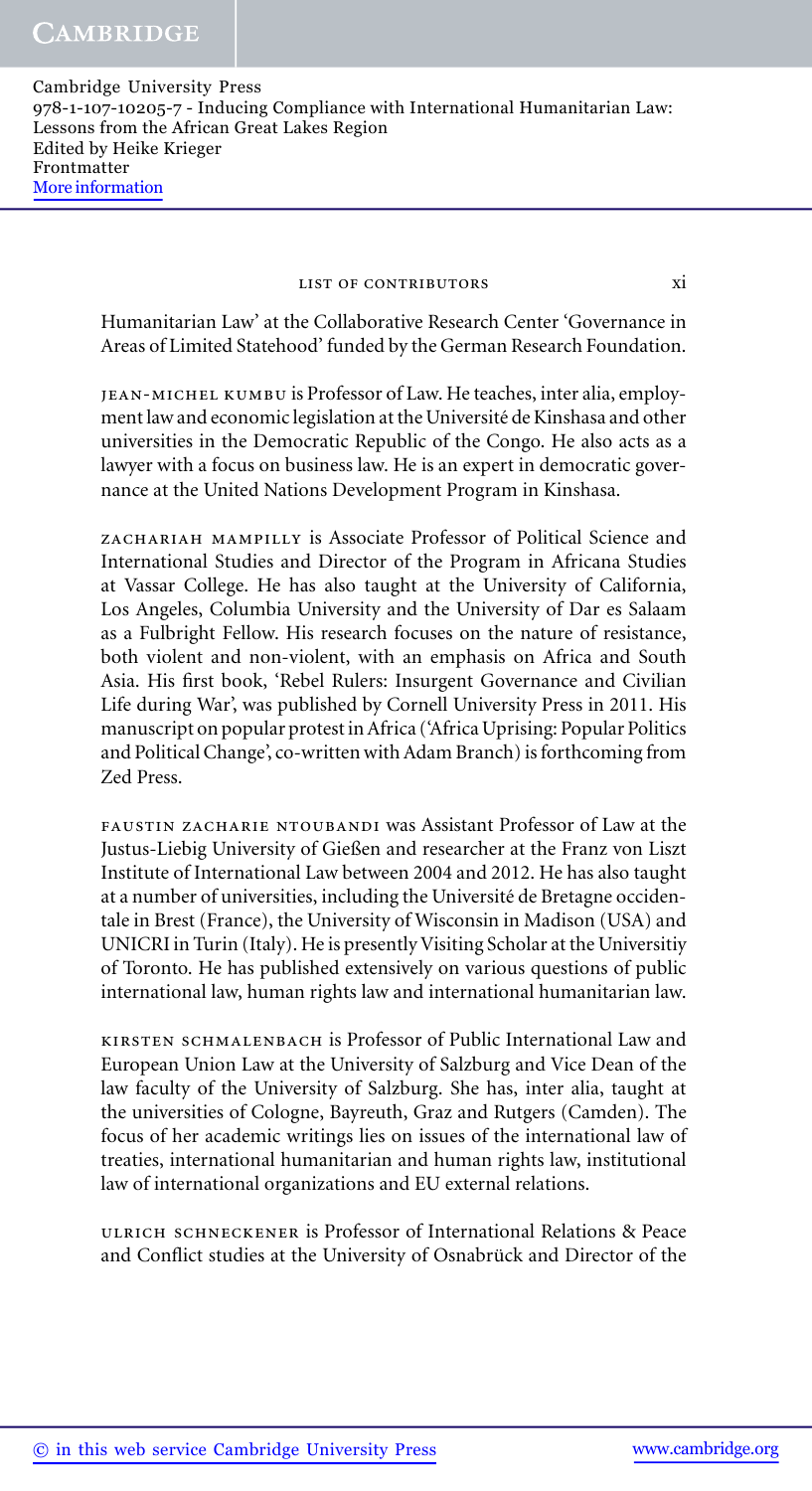xii list of contributors

Center for Democracy and Peace Research (ZeDF) of the University of Osnabrück. From 2002 to 2009 he worked as Senior Researcher at the German Institute for International and Security Affairs (SWP) in Berlin. His areas of research are international conflict management, State- and peace-building processes and the role of non-State armed actors in international politics.

sandesh sivakumaran is Professor of Public International Law at the University of Nottingham. He has worked at the International Court of Justice, the International Criminal Tribunal for the former Yugoslavia and the Special Court for Sierra Leone, and acted as an expert or advisor for a number of States, UN entities and non-governmental organizations.

DOMINIK STEIGER works as a Senior Fellow and Lecturer at Freie Universität Berlin. Formerly, he has, inter alia, worked at the International Criminal Tribunal for Rwanda and has taught and researched at the University of Potsdam where he obtained his PhD as a scholarship holder of the Konrad-Adenauer-Stiftung. During the academic year 2014–2015, he is an Emile-Noël-Fellow at New York University. He has published on issues of human rights law, international humanitarian law, general public international law and public law.

DENIS M. TULL is a Senior Researcher at the German Institute for International and Security Affairs (SWP) in Berlin. He received his PhD in political science from the University of Hamburg in 2004. His articles on Africa's international relations, State transformation and State building in Africa, insurgencies and peacekeeping have appeared in International Security, International Peacekeeping, African Affairs and the Journal of Modern African Studies, among other journals.

jan willms is former Research Associate at the Collaborative Research Center 700 (SFB) and completed his doctoral thesis about the duty of extraterritorial military presences to cooperate with international criminal courts and tribunals. Previously, he worked for the Legal Division of the International Committee of the Red Cross and the International Criminal Tribunal for the former Yugoslavia. He holds an LLM in public international law from the University of Nottingham. Currently, he is a Reasearch Associate at the German Bundestag.

SIOBHÁN WILLS is a Professor of Law in the Transitional Justice Institute, University of Ulster. Prior to this, she was based at University College Cork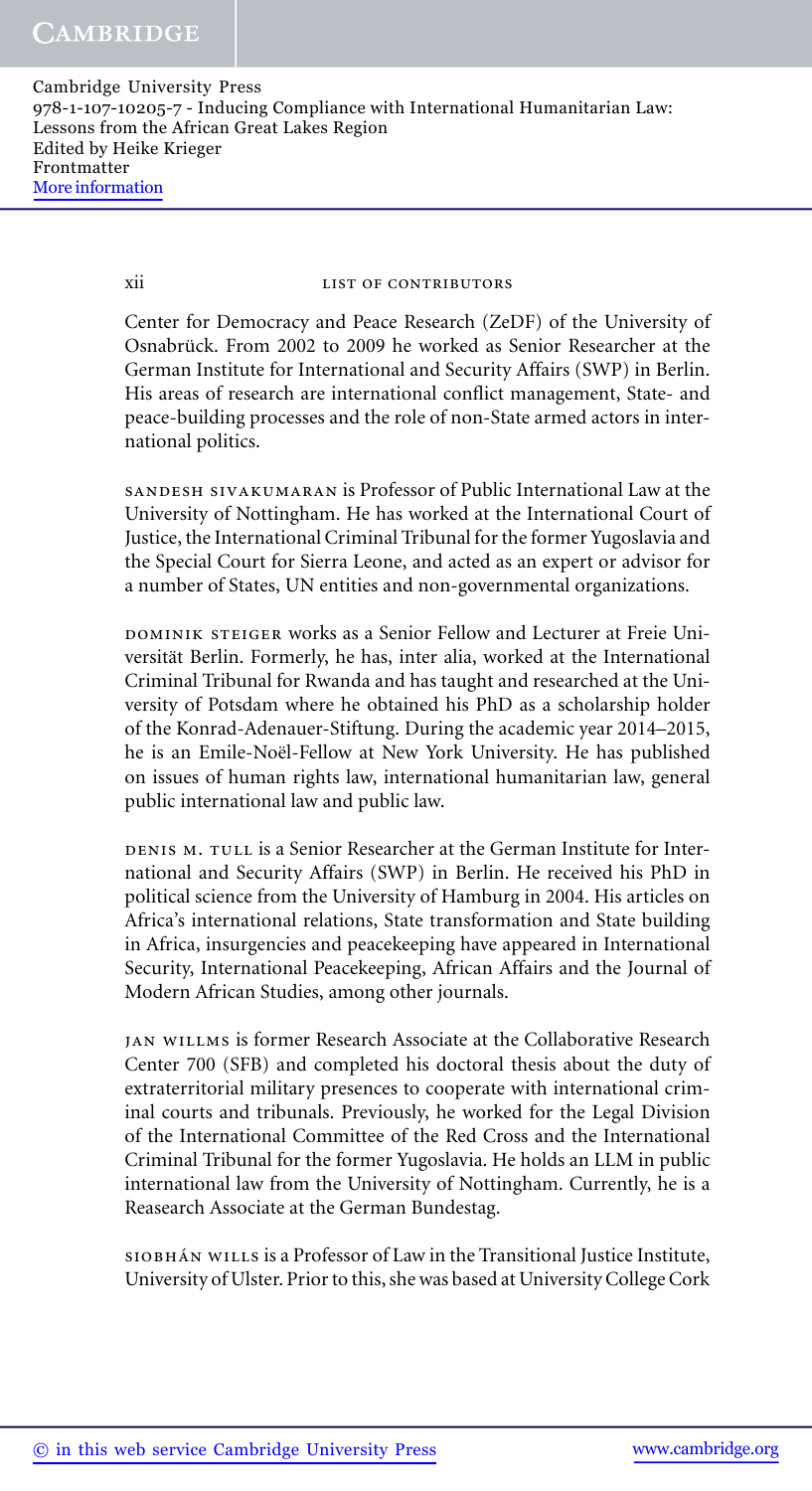#### LIST OF CONTRIBUTORS Xiii

where she was Co-Director of the Centre for Criminal Justice and Human Rights. Her research is mainly focused on international humanitarian law and human rights law, especially in relation to peacekeeping and protection of civilians. She is a member of the International Law Association's Committee on the Use of Force and is also a member of the Royal Irish Academy's Social Sciences Committee. In 2013, she held the Ariel Sallows Visiting Chair in Human Rights at the University of Saskatchewan. She has held visiting fellowships at Harvard Law School on the Human Rights Program as a Fulbright Fellow, at New York University Law School on the Hauser Global Fellowship Program, at St John's College (University of Oxford), at Australia National University and at the Human Rights Consortium, School of Advanced Studies, University of London. She obtained her LLB from the National University of Ireland Galway, her LLM from Yale Law School and her PhD from the University of Oxford.

reed m. wood (PhD, University of North Carolina, Chapel Hill) is Assistant Professor of political science at Arizona State University. His research interests include political violence, human rights and insurgency. His research has recently appeared in International Studies Quarterly, Human Rights Quarterly, the Journal of Peace Research and the Journal of Conflict Resolution. He is also Co-Manager of the Political Terror Scale (PTS).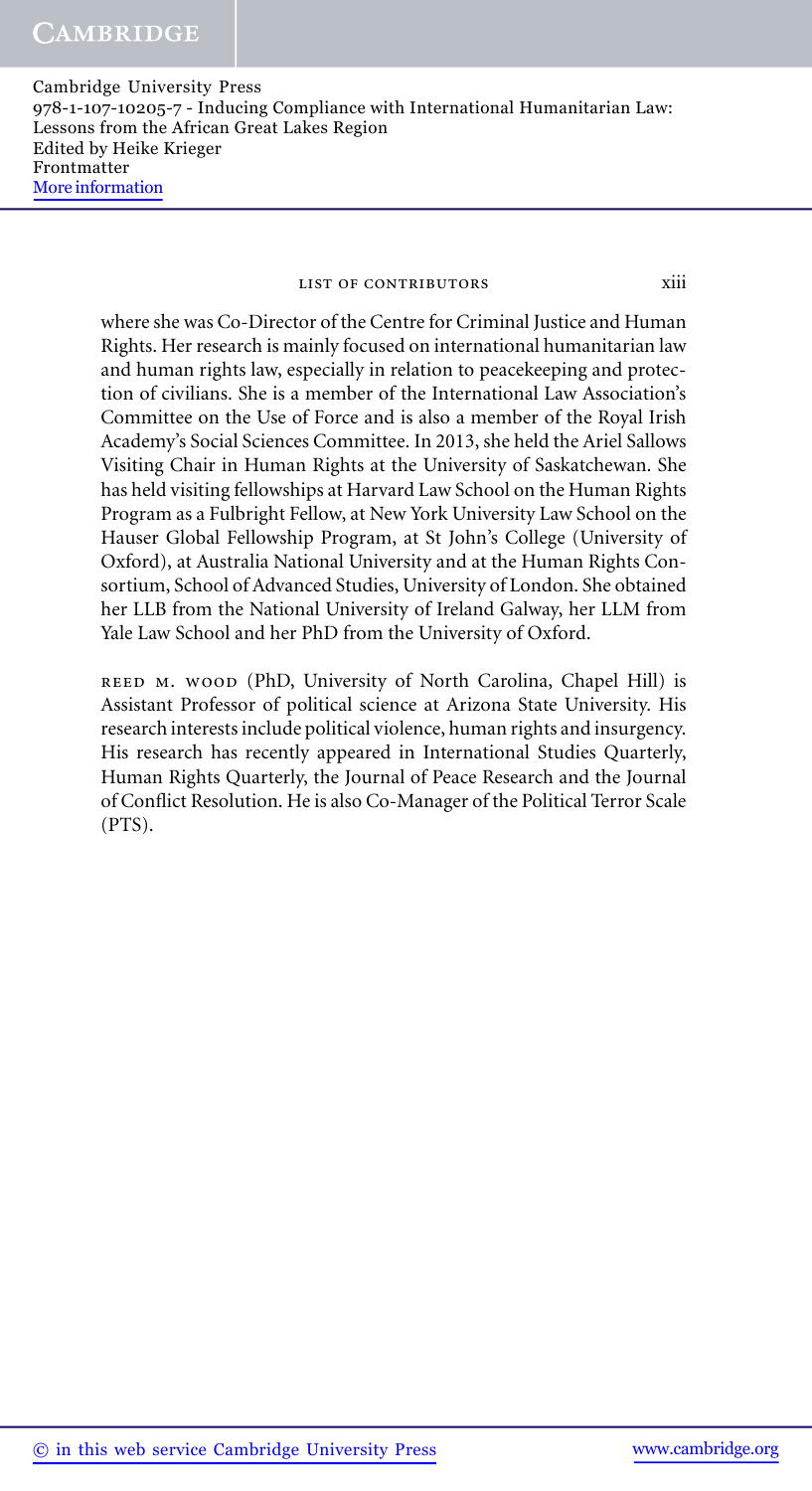#### PREFACE

At the time of finalizing this book, the focus of the international community has turned to the ongoing conflict in Syria. There are widespread violations of international humanitarian law committed by State and non-State actors. This book is intended to shed some light on the methods for inducing compliance with international humanitarian law in wartorn areas of limited statehood. While focusing on the African Great Lakes Region, the book's conclusions will hopefully contribute to a better understanding of compliance mechanisms for conflicts between State and non-State actors in other regions as well.

The book is part of a broader research project on compliance with international humanitarian law in areas of limited statehood. The project forms part of the Collaborative Research Center 700 at the Freie Universität Berlin – a coordinated research programme funded by the German Research Foundation (DFG). The Center focuses on the questions as to how effective and legitimate governance can be sustained in areas of limited statehood and which problems emerge under such conditions.

The volume is conceived as an edited collection because improving compliance with international humanitarian law requires an exchange of ideas and experiences between lawyers, social scientists and practitioners. A profound understanding of the reasons why armed groups and States' armed forces commit acts of violence against the civilian population is an important basis for evaluating the efficiency and legitimacy of the norms of international humanitarian law and for considerations of legal policy. On the other hand, legal analysis helps political scientists to apply the appropriate variables in their empirical research. For the book's coherence, the authors participated in a workshop, 'Enforcing International Humanitarian Law in Contemporary African Conflicts', which was funded by the DFG and the German Foundation for Peace Research (DSF).

As the editor I am grateful to the authors of the volume for engaging with the project, participating in the workshop and contributing to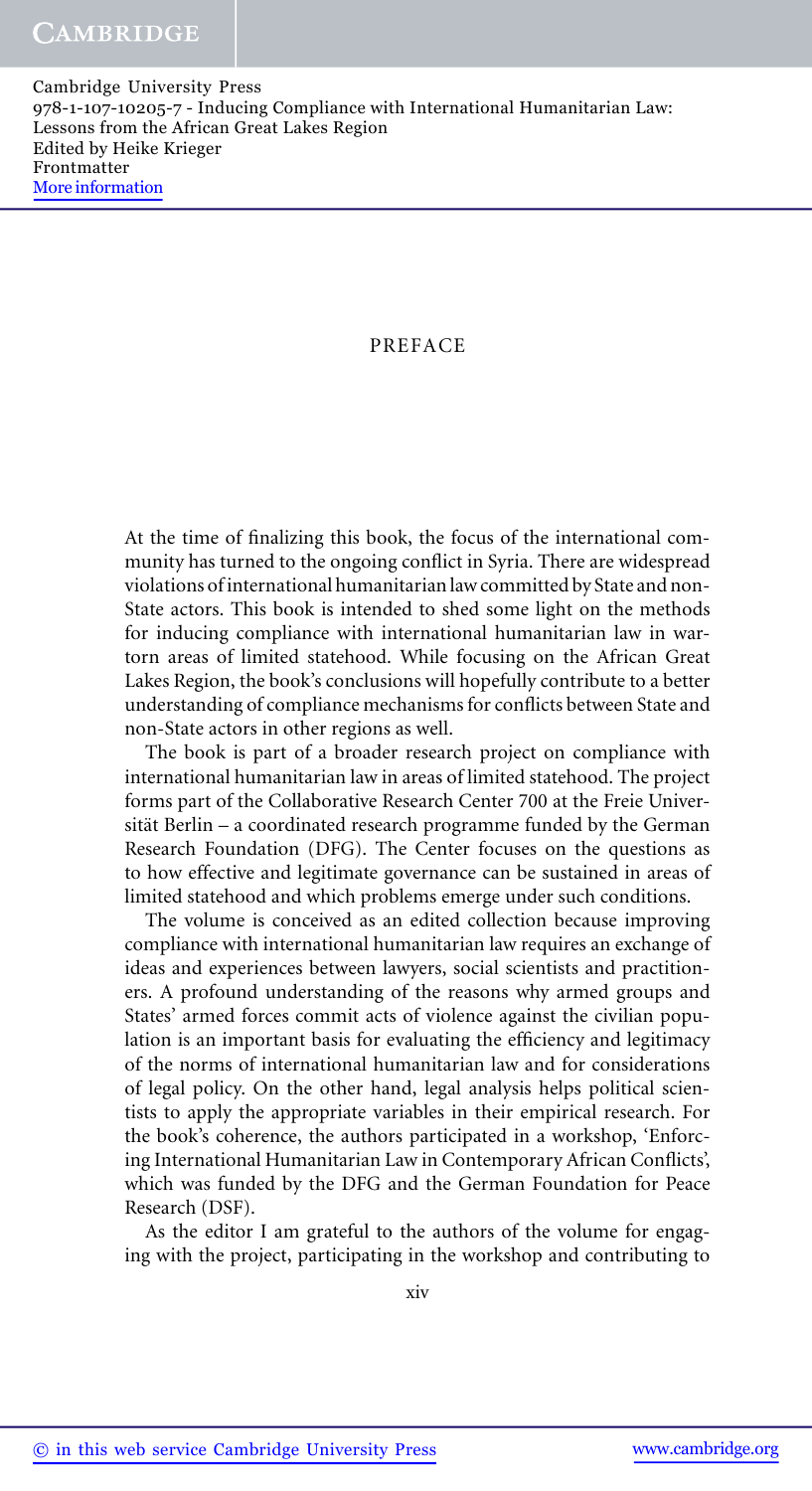#### preface xv

the book. The volume profited from the help and support of a number of people working at the Research Center and the law faculty of the Freie Universität Berlin. Special thanks are due to my assistant editor, Jan Willms, for his commitment and diligent work. My research assistants Björnstjern Baade, Anna Dieter, Anna Hankings-Evans, Linus Mührel, Yasemin Skowronek and Sebastian Walther conformed the text and the footnotes to the style guide. Anton Petrov and Moritz Thörner prepared the index. Kirsten Leube and Antonina Sanchez helped with the English language: thank you all for your work! Finally, I am grateful to Elizabeth Spicer and Richard Woodham at Cambridge University Press for their advice and support.

*Heike Krieger*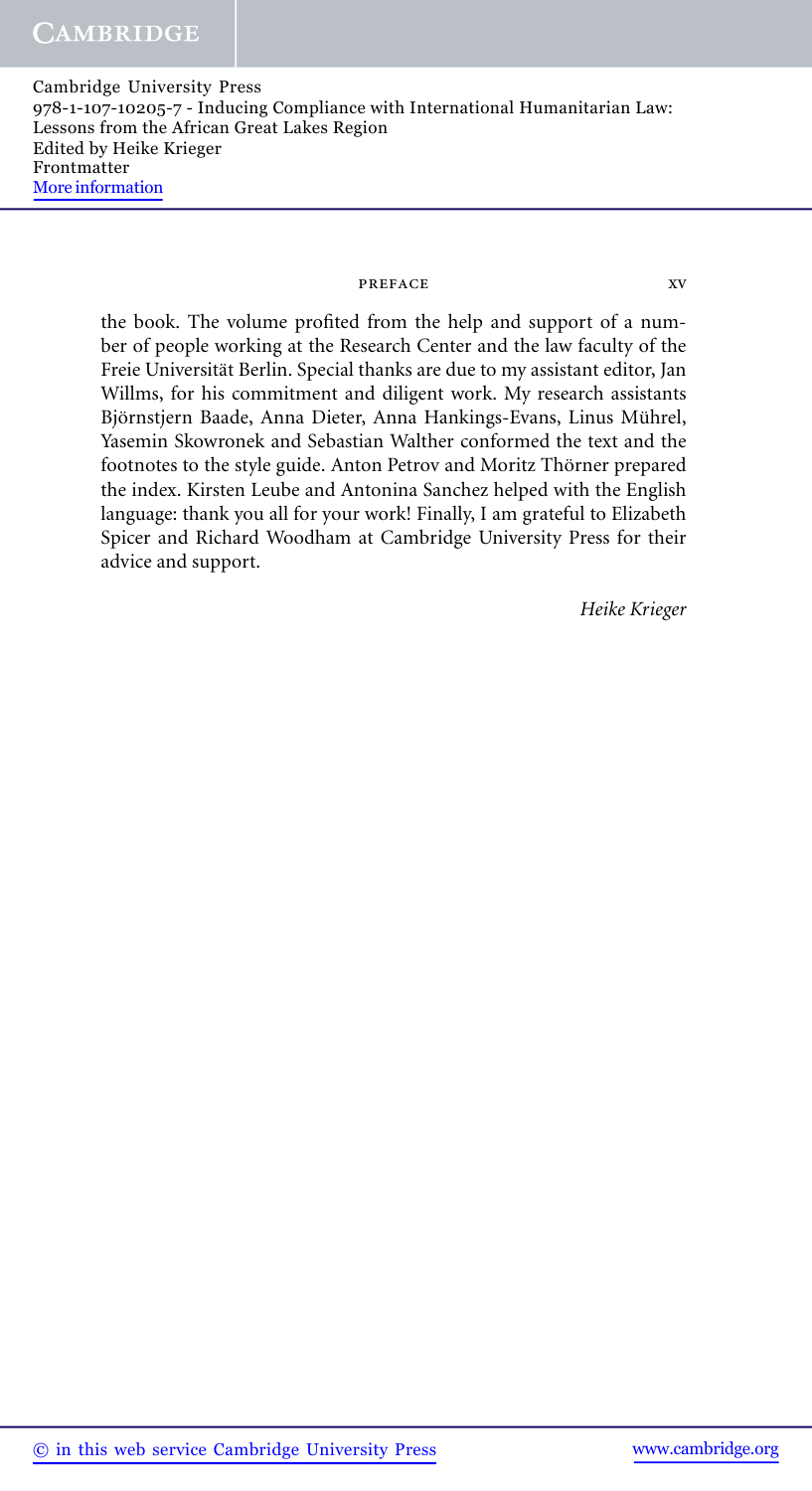# TABLE OF TREATIES

Short forms of treaty names appear in parentheses after the full title of the treaty,where applicable.

- African Charter on Human and Peoples' Rights, Banjul, 27 June 1981, in force 21 October 1986, OAU Doc. CAB/LEG/67/3 rev.5; (1982) 21 I.L.M. 58 (African Charter)
- American Convention on Human Rights, San José, 22 November 1969, in force 18 July 1978, 1144 U.N.T.S. 123 (ACHR)
- Charter of the United Nations, San Francisco, 26 June 1945, in force 24 October 1945, 1 U.N.T.S. 16 (UN Charter)
- Constitutive Act of the African Union, Lome, 11 July 2000, in force 26 May 2001, 2158 ´ U.N.T.S. 3
- Convention (IV) Respecting the Laws and Customs of War on Land and Its Annex: Regulations Concerning the Laws and Customs of War on Land, The Hague, 18 October 1907, in force 26 January 1910, 3 Martens Nouveau Recueil (ser. 3) 461 (Hague Regulations)
- Convention for the Protection of Human Rights and Fundamental Freedoms, Rome, 4 November 1950, entry into force 3 September 1953, E.T.S. No. 5 (European Convention on Human Rights, ECHR)

Convention on the Prevention and Punishment of the Crime of Genocide, New York, 9 December 1948, in force 12 January 1951, 78 U.N.T.S. 277 (Genocide Convention)

- Convention on the Prohibition of the Use, Stockpiling, Production and Transfer of Anti-Personnel Mines and on Their Destruction, Oslo, 18 September 1997, in force 1 March 1999, 2056 U.N.T.S. 211
- Convention on the Rights of the Child, New York, 20 November 1989, in force 2 September 1990, 1577 U.N.T.S. 3 (CRC)
- Convention on the Safety of United Nations and Associated Personnel, New York, 9 December 1994, in force 15 January 1999, 2051 U.N.T.S. 391 (Safety Convention)

European Convention for the Prevention of Torture and Inhuman or Degrading Treatment or Punishment, Strasbourg, 26 November 1987, in force 1 February 1989, C.E.T.S. No. 126